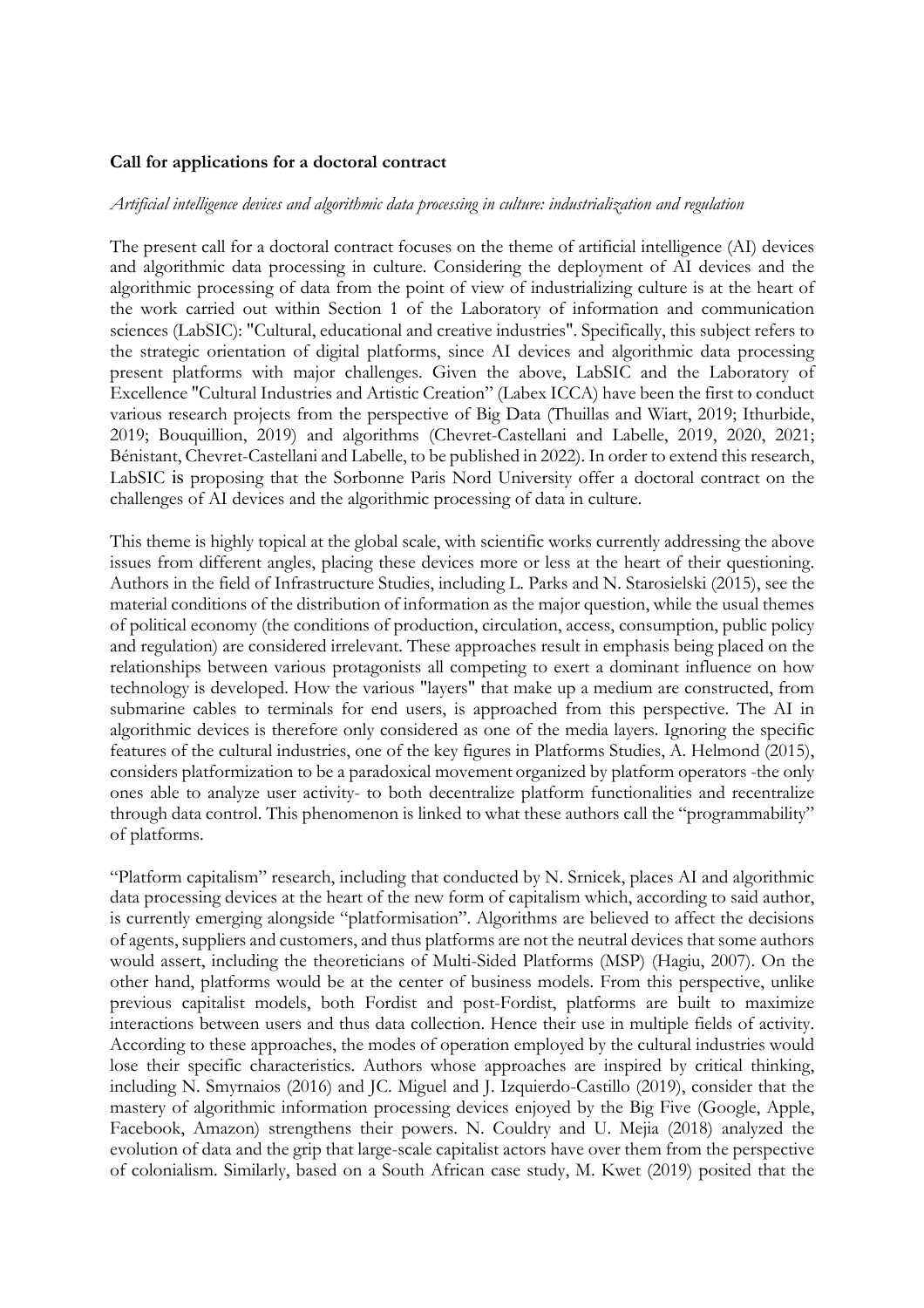United States has managed to reinstate colonialism through the major industrial players in digital technologies.

Many studies that more specifically address the cultural industries have adopted some of the points of view presented above. Thus, for around ten years now AI devices and algorithmic data processing have been presented as a revolution in various economic fields, including culture, and in social and political life (Cardon, 2015). The experts in and promoters of these technologies have raised high hopes. Combined with platforms, these devices would make previous methods of intermediation obsolete and offer consumers the products and services they expect (Drumond, Coutant and Millerand, 2018), even when they have not expressed their expectations. Thus, many studies have attempted to measure the effectiveness of these systems, particularly from the point of view of recommending cultural content to consumers (Beuscart, Coavoux, Maillard, 2019). Industrial players aim to emphasize the marketing argument of intensifying the user experience: personalization, improving the discovery of content and facilitating cultural consumption. New and considerable sources of income are thus released. On the other hand, other research points to dangers associated with AI devices and the algorithmic processing of data, including threats to the control of cultural consumption and confinement in filter bubbles and privacy, in particular through the collection of personal data, or threats to democracy (Pariser, 2011). The advent of a surveillance society can thus be feared (Mattelart, 2008).

The doctoral project will integrate the above perspectives, in particular by studying to what extent and how AI devices and algorithmic data processing construct a storytelling with effects of selffulfilling prophecies weighing on the effective deployment of these devices. It will take into account the current debates around this much-discussed notion of "artificial intelligence" promoted by public actors (Annex 1). The project will be able to question how these discourses address the issues that AI poses for the cultural industries. The doctoral project will focus on the more specific issues relating to the industrialization of culture, referring to modifications at work at different levels of the cultural sectors. All cultural sectors are affected by the deployment of these devices from the collection of usage data, metadata and "hybrid data" (Farchy and Denis, 2020), to their algorithmic processing- from the cultural industries (books, recorded music, cinema and audiovisual, press and information, video games) to the less industrialized activities, including the performing arts, visual arts, heritage and museums (Bullich, 2016).

Upstream of the sectors, what are the challenges for creation and production? For example, one of the questions that arises here is whether AI devices replace human work in content design (Joux and Bassoni, 2018; Bullich, 2018). To what extent do such devices help create and produce the considerable amount of "short" or low-cost content that platform operators need? Similarly, the way in which these devices participate in the sorting of content, particularly according to whether or not they respect intellectual property rights, may be questioned (Bullich and Guignard, 2014): How is the permanent renewal of the pool of artistic and creative talent (which is a central historical constant of cultural activities) now taking place thanks to systems based on algorithms? How does artistic creation using "artificial intelligence" impact this pool of talent and what are the implications for copyright (Annex 2)? Who are the actors at the heart of these new forms of renewal? How do major players coexist with smaller specialists in certain segments of AI devices and algorithmic data processing? On the side of the cultural industries, what issues are there for members of the fringes (in the context of these industries comprising a few actors from the oligopoly and myriads of actors from the fringes, also referred to as "independent actors")?

Further downstream of the sectors, the questions at the heart of the research could, for example, be linked to issues raised by recommendation systems. Do they encourage a wider dispersion of cultural consumption among a greater number of titles offered? Indeed, one of the constants of the cultural economy is the low dispersion of consumption in relation to the number of different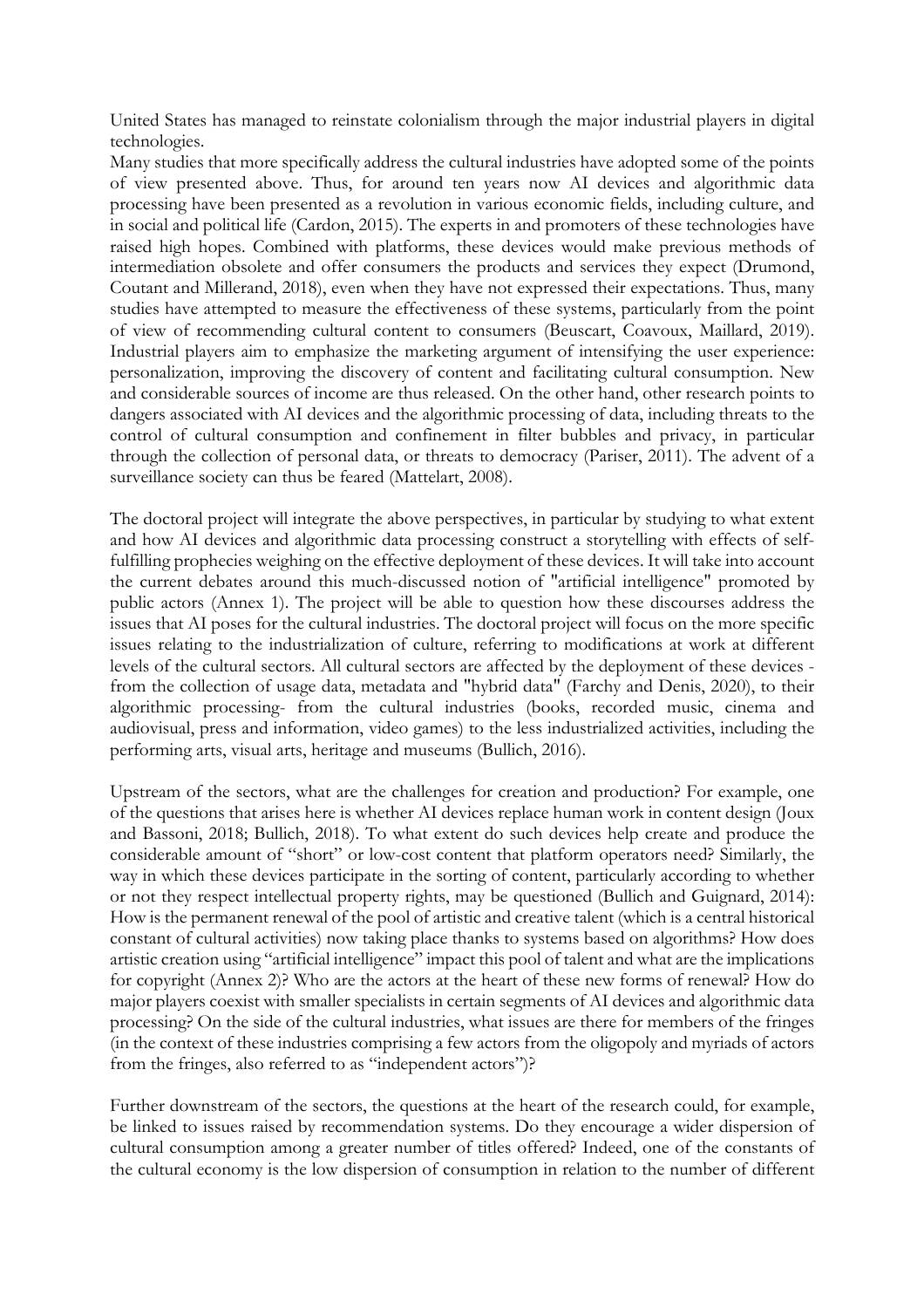titles offered. Beyond their effectiveness, do they constitute a guarantee of quality in the eyes of consumers and, thus, to what extent do these devices reassure consumers and thus constitute a factor of differentiation between the products offered by the various platforms? Similarly, research may focus on the effective valuations that devices allow, and in particular on challenges they present in the struggle to capture added value. Indeed, mechanisms are established for capturing attention amid manifestations of "media circulation power", directing consumers towards certain content to the detriment of other productions (Hesmondhalgh and Lodz, 2020). Do those actors who create or produce work and content benefit more or less than those who distribute, and in particular those who own the platforms? In short, do AI devices and algorithmic data processing strengthen the position of the communication industries (Web, electronic equipment, e-commerce, telecommunications players) vis-à-vis the cultural industries (Farchy, Méadel and Anciaux, 2017)? Or, conversely, do they give culture and cultural industry players a new chance with respect to the communication industries (Bouquillion, 2020)?

Finally, proposals will address issues of public policy and regulation (Chevret-Castellani and Labelle, 2019, 2021), and mention French Law n° 2016- 1321 of October 7, 2016 "for a digital Republic", which promotes the principles of loyalty and transparency for platforms. How do public policies, today at the European level, integrate AI and algorithmic data processing devices? How do independent administrative authorities and independent French and European public authorities position themselves? How is the regulation of the "data-driven" economy conducted in the cultural industries? Industrial players, who seek to escape regulatory constraints, are quick to point out that these AI and algorithmic data processing devices would (according to them) make previously implemented policies obsolete, and especially those which highlight the cultural exception, as is the case in France. Cultural diversity would thus be "naturally" ensured, including the defense of national or local productions. This is the type of argument put forward by American industrial players confronted, for example, with 30% quotas for European works since the audiovisual media services directive of November 14, 2018 (Annex 3).

It is understandable that AI devices and the algorithmic processing of data raise broad questions, as they are now integrated within cultural activities. However, the central axis of the doctoral project should focus on questions of cultural industrialization, particularly in reference to approaches and methodologies in the information and communication sciences and research relating to the theory of cultural industries, including those carried out within LabSIC. Similarly, proposals must position themselves in relation to the work carried out within Labex ICCA.

The doctoral thesis will be supervised within LabSIC by Philippe Bouquillion, whose work focuses on the cultural and creative industries, and Christine Chevret-Castellani, whose research addresses public policies and digital regulation.

The recruited person will be welcomed within LabSIC and be able to participate in the scientific activities organized by members of the laboratory, in particular seminars. This person will also benefit from the doctoral training of the Erasmus Doctoral School (https://erasme.univparis13.fr/) and that of Labex ICCA (https://icca.univ-paris13.fr/), of which LabSIC is a founding member. The recruited person will also be able to attend Labex ICCA seminars and summer school. Scientific exchanges centered around the PhD theses in progress within Labex and engaged in by doctoral students, post-doctoral students and professors-researchers specializing in the various disciplines represented within Labex are particularly formative.

Furthermore, a workspace may be offered in the offices allocated to LabSIC on the Condorcet Campus. In addition to working facilities, the Condorcet Campus (https://www.campus-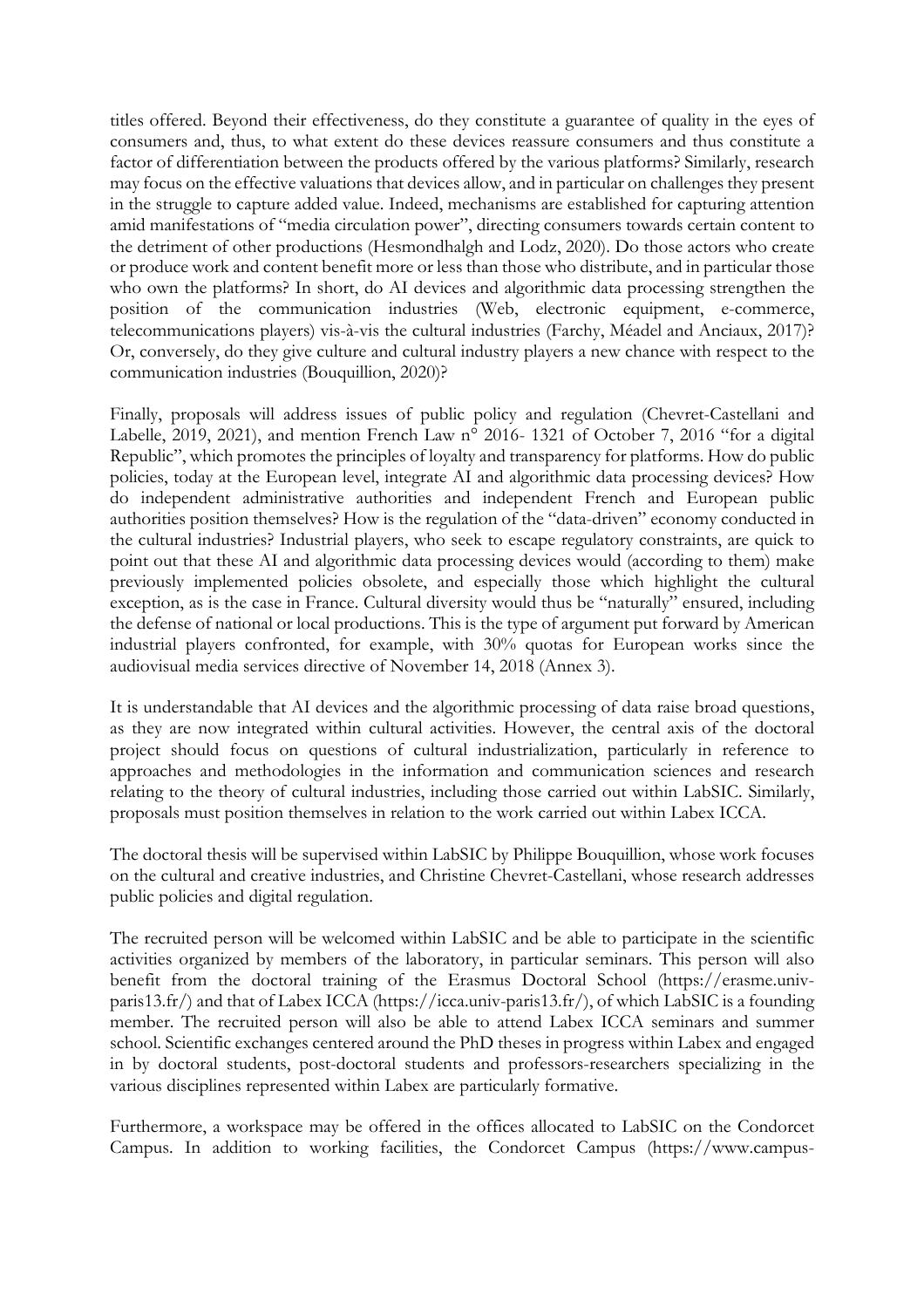condorcet.fr/) will offer opportunities for scientific sharing, in particular with the LabSIC partners based there.

Applications will be in the form of a single pdf file written in Arial 11 and contain the following:

– A cover letter including a professional career plan.

– A CV (maximum two pages).

– A presentation of the thesis project (15,000 characters maximum).

If applicants are doing a Master's degree, a letter from the supervisor should be attached guaranteeing the constant progression of the work, and the thesis defense must take place before June 25. The results of the Master's (grades and average) must be sent to the secretary's office of the Erasmus Doctoral School no later than the same date.

Candidates are invited to contact Philippe Bouquillion (p.bouquillion@free.fr) and Christine Chevret-Castellani (christine.chevret@univ-paris13.fr); final applications must be sent to the following address direction.labsic@univ-paris13.fr by 12.00 p.m. on May 16.

The laboratory will undertake the pre-selection of candidates on the morning of May 19.

The candidate preselected by the laboratory will be interviewed by the board of the Erasmus Doctoral School on June 17.

## **References**

Bénistant Alix, Chevret-Castellani Christine., Labelle Sarah, (to be published in 2022), « Quand les abonné·es travaillent leur profil. Netflix, algorithmes et promesses de découvrabilité », *IA, Culture et Médias*, sous la direction de Véronique Guèvremont et Colette Brin, Presses Universitaires de Laval.

Beuscart Jean-Samuel, Coavoux Samuel, Maillard Sisley (2019), « Les algorithmes de recommandation musicale et l'autonomie de l'auditeur. Analyse des écoutes d'un panel d'utilisateurs de streaming », *Réseaux*, La Découverte, n°213, pp. 17-47. https://www.cairn.info/revue-reseaux-2019-1-page-17.htm

Bouquillion Philippe (2020), « Les stratégies de visibilité, le rôle des plateformes », *Annales des Mines*, *Enjeux Numériques*, n°10, Juin 2020, pp. 21-26.

http://annales.org/enjeux-numeriques/2020/en-2020-06/2020-06-5.pdf

Bouquillion Philippe (2019), « Les plateformes numériques audiovisuelles, entre flux transnationaux et cadre national », in George Eric (dir.), *Numérisation de la société et enjeux sociopolitiques 1. Numérique, communication et culture*, ISTE Editions, p.127-136. / P. Bouquillion, « Digital Audiovisual Platforms, Between Transnational Flows and National Frameworks », in George Eric, *Digitalization of Society and Socio-political Issues 1. Digital, Communication and Culture*, ISTE Edition, pp. 107-116.

Bullich Vincent (2018), « Grandeur et décadence de "l'édition prédictive". Retour sur l'intégration manquée d'une "machine prédictive" au sein d'une maison d'édition », *Réseaux*, n°211, pp. 257-290.

Bullich Vincent (2016), « Une nouvelle phase d'industrialisation de la culture : la sélection et la conception de contenus assistées par les données » *Economia della Cultura*, 4-2016, dicembre, pp. 491-506.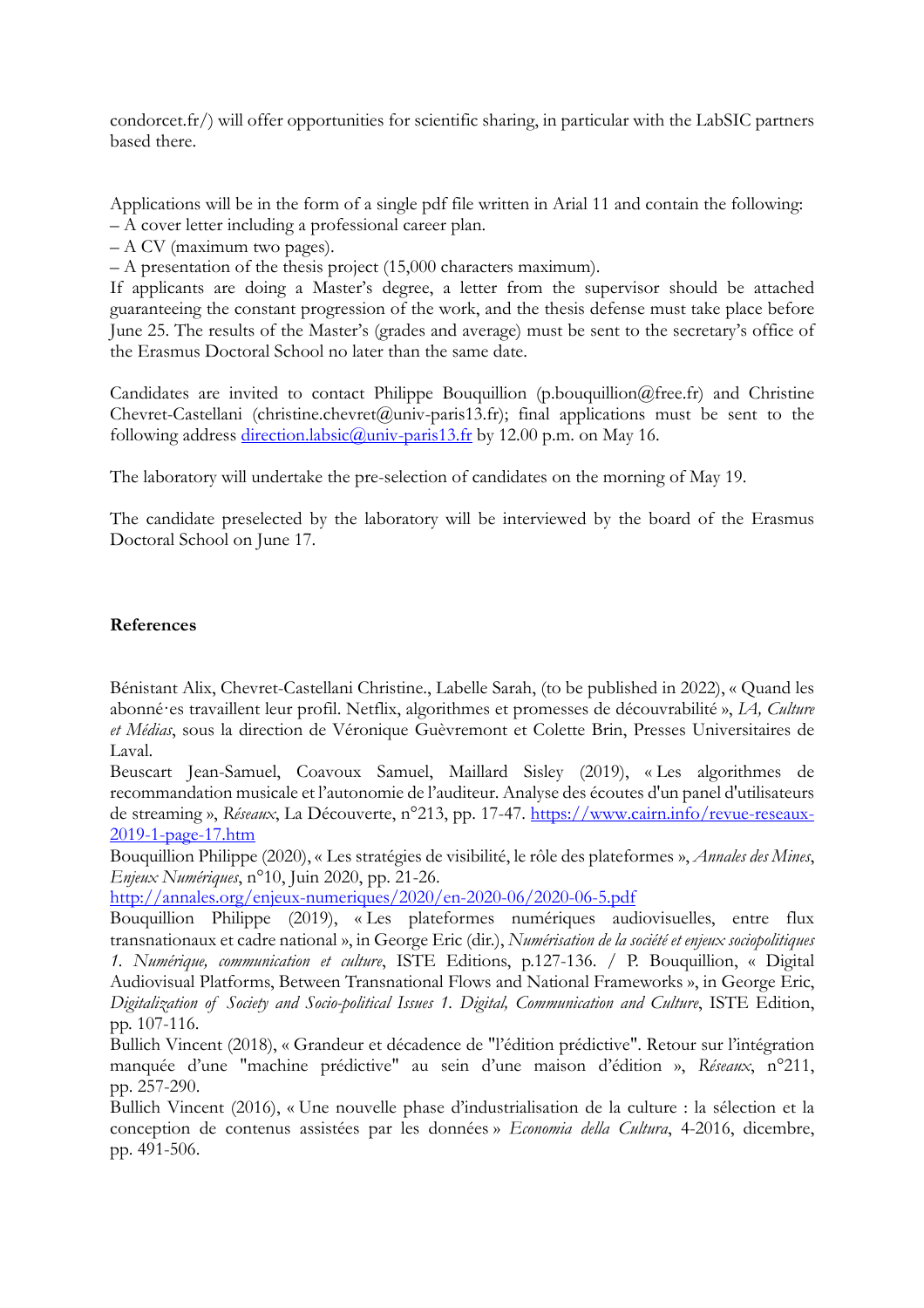Bullich Vincent, Guignard Thomas (2014), « Les plates-formes de contenus numériques : une nouvelle intermédiation ? », dans L. Jeanpierre & O. Roueff, *La culture et ses intermédiaires. Dans les arts, le numérique et les industries créatives*, (pp. 201- 210), Paris, Éditions des Archives Contemporaines. Cardon Dominique (2015), *À quoi rêvent les algorithmes. Nos vies à l'heure des big data*, Paris, Seuil.

Chevret-Castellani Christine, Labelle Sarah, (2019), « Transparence et loyauté, deux motifs de la régulation des algorithmes », Revue *Terminal*, n°124,

https://journals.openedition.org/terminal/4064

Chevret-Castellani Christine, Labelle Sarah (2020), « Réguler les algorithmes et l'intelligence artificielle par le droit souple, entre expression et neutralisation des points de vue », *Science et sens de l'intelligence artificielle*, sous la direction de Guilhem Julia, Éd. Dalloz, pp. 61-72.

Chevret-Castellani Christine, Labelle Sarah (2021), « Vers un « modèle français » de régulation de l'intelligence artificielle fondé sur l'innovation sociale ? », *Communication, technologies et développement*, n°10, 2021, https://journals.openedition.org/ctd/6195

Couldry Nick, Mejias Ulises. (2018), "Data Colonialism: Rethinking Big Data's Relation to the Contemporary Subject", *Television & New Media*, n°20 (4), pp. 336–349.

Drumond Gabrielle Silva Mota, Coutant Alexandre, Millerand Florence (2018), « La production de l'usager par les algorithmes de Netflix », *Les Enjeux de l'information et de la communication*, 2018/2 (n°19/2), pp. 29-44. DOI : 10.3917/enic.025.0029. URL : https://www.cairn.info/revue-lesenjeux-de-l-information-et-de-la-communication-2018-2-page-29.htm

Farchy Joëlle, Méadel Cécile, Anciaux Arnaud (2017), « Une question de comportement. Recommandation des contenus audiovisuels et transformations numériques », tic&société, Vol. 10,  $n^{\circ}2-3$  | -1, pp. 168-198.

Farchy Joëlle, Denis Juliette (2020), *Culture des données. Intelligence artificielle et algorithmes dans les industries culturelles,* Paris, Presses des Mines.

Guignard Thomas (2019), « Données personnelles et plateformes numériques : sophistication et concentration du marché publicitaire », *tic&société*, Vol. 13, n°1-2 | -1, pp. 43-69.

Hagiu A. (2007), "Merchant or Two-Sided Platform", *Review of Network Economics*, Vol. 6, n°2, pp. 115-133.

Helmond Ann. (2015), "The platformization of the web: making web data platform ready", *Social Media+ Society*, 1(2), pp. 1-12.

Hesmondhalgh David, Lotz Amanda D. (2020), "Video Screen Interfaces as New Sites of Media Circulation Power", *International Journal of Communication*, n°14, pp. 386-409.

Ithurbide Christine (2019), "Reconfigurations of Mumbai Indie music industry and spaces in the digital context", dans le cadre du Panel Music, Sounds, Practices, Discourses: New Frontiers in Research, Pedagogies and Praxis in Geographies of Music, American Association of Geographers, Washington, USA 3 au 7 avril. https://aag.secureabstracts.com/AAG%20Annual%20Meeting%202019/abstracts-gallery/21795

Joux, Alexandre Marc Bassoni Marc (2018), « Le journalisme saisi par les Big Data ? Résistances épistémologiques, ruptures économiques et adaptations professionnelles », *Les Enjeux de l'information et de la communication*, 2018/2 n° 19/2 | pp.s 125 à 134. Article disponible en ligne à l'adresse : https://www.cairn.info/revue-les-enjeux-de-l-information-et-de-lacommunication-

2018-2-page-125.htm

Kwet Michael. (2019), "Digital colonialism: US empire and the new imperialism in the Global South", *Race & Class*, 60 (4), pp. 3–26.

Mattelart Armand (2008), *La globalisation de la surveillance. Aux origines de l'ordre sécuritaire*, Paris, Éd. La Découverte, coll. Poche, 260 p.

Miguel Juan-Carlos, Izquierdo-Castillo Jessica. (2019), "Who will control the media? The impact of GAFAM on the media industries in the digital Economy", *Revista Latina de Comunicacion Social*, May 2019, DOI: 10.4185/RLCS-2019-1358

Pariser Eli (2011), *The Filter Bubble : What the Internet is Hinding from You*, Penguin Press.